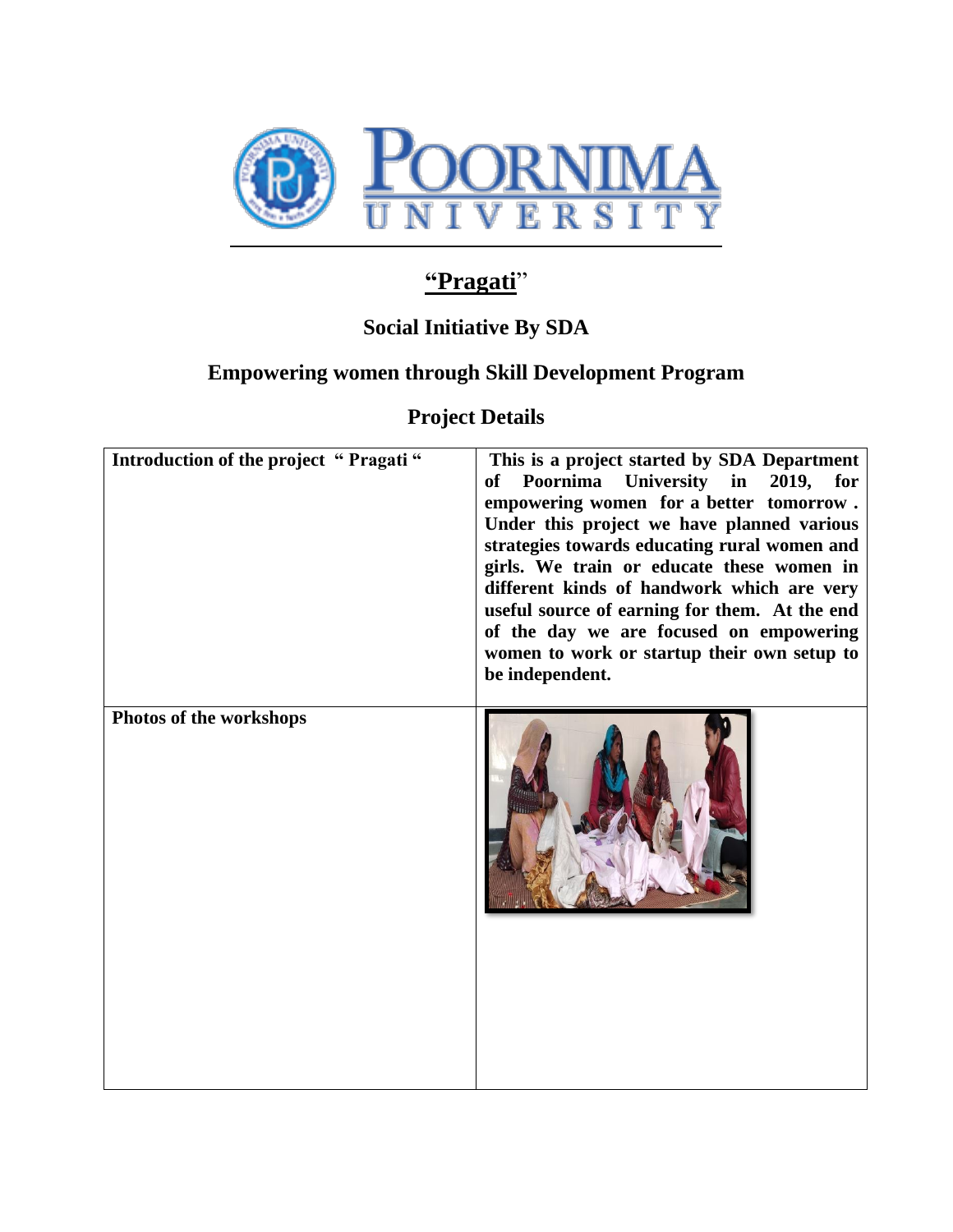| Objective | The project is basically for the women and<br>girls of the rural villages involved only in<br>household work having no financial role in<br>operating families. These women are deprived<br>of higher education and are dependent on<br>others for their livelihood. All these factors<br>pose challenges of facing Domestic Violence<br>and Dowry, making these women's life<br>miserable. |
|-----------|---------------------------------------------------------------------------------------------------------------------------------------------------------------------------------------------------------------------------------------------------------------------------------------------------------------------------------------------------------------------------------------------|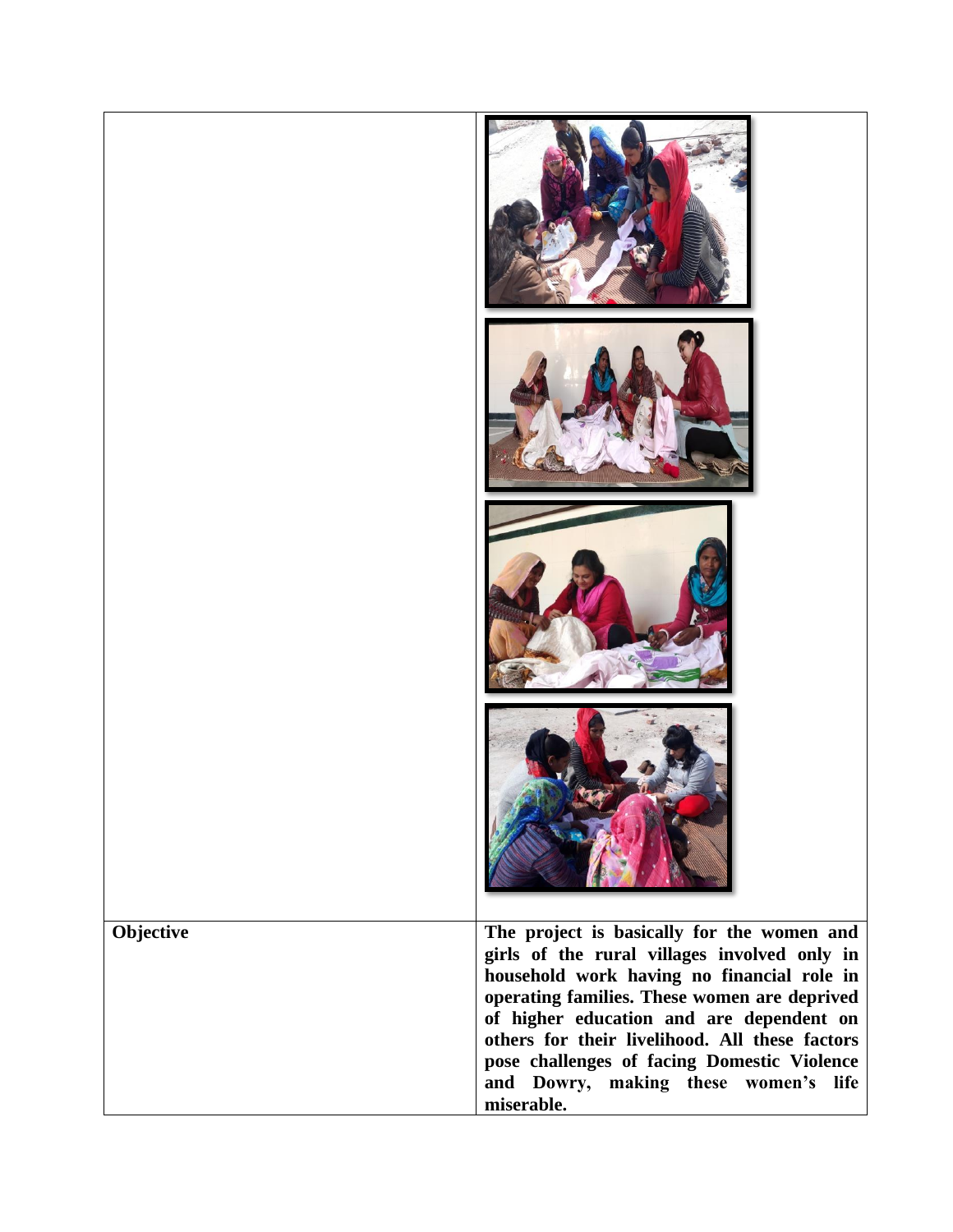|               | To promote employment oriented skills<br>$\bullet$<br>and training to these underprivileged<br>women and girls.<br>To encourage self employment<br>by<br>$\bullet$<br>providing<br>guidance<br>experts<br>in<br>workshops<br>and different industrial<br>visits.<br>To<br>work<br>collaborate<br>with<br>more<br>organizations like NGO's which can<br>help us strengthen our training and<br>placement opportunities for<br>these<br>women and girls.                                                                          |
|---------------|---------------------------------------------------------------------------------------------------------------------------------------------------------------------------------------------------------------------------------------------------------------------------------------------------------------------------------------------------------------------------------------------------------------------------------------------------------------------------------------------------------------------------------|
| Road Map plan | 1.(a) Workshop / Exhibition : Under<br>the equipped project "Pragati" have<br>a workshop on quilting<br>organized<br>recently in Vidhani Vatika Village of<br>Sitapura, Jaipur where about 20-25<br>women and girls were trained to do<br>"Kantha" work on quilts, this work is<br>highly demand in market and by<br>learning this work women can create<br>opportunities for them. This was<br>successful workshop as of many women<br>and girls participated in it.                                                           |
|               | (b) As a part of endeavor under<br>Our project " Pragati " we have also<br>conducted exhibition in Tilonia which<br>was based on the handwork articles<br>prepared by the rural women and girls<br>were train by our trainees in handwork<br>like macrame, mirror work, applique<br>work and many more, by using these<br>techniques the prepared wall hangings<br>, table covers, cushion covers, bed<br>sheets etc. This effort turned out in a<br>great success and about 30 to 35 women<br>participated in this exhibition. |
|               | 2. Centre for Training : In a male<br>dominated country where women's<br>and girls are not even allowed to step<br>of their house " Pragati "<br>out<br>conducted training<br>camps for the<br>beneficiaries in the area itself. Camps                                                                                                                                                                                                                                                                                          |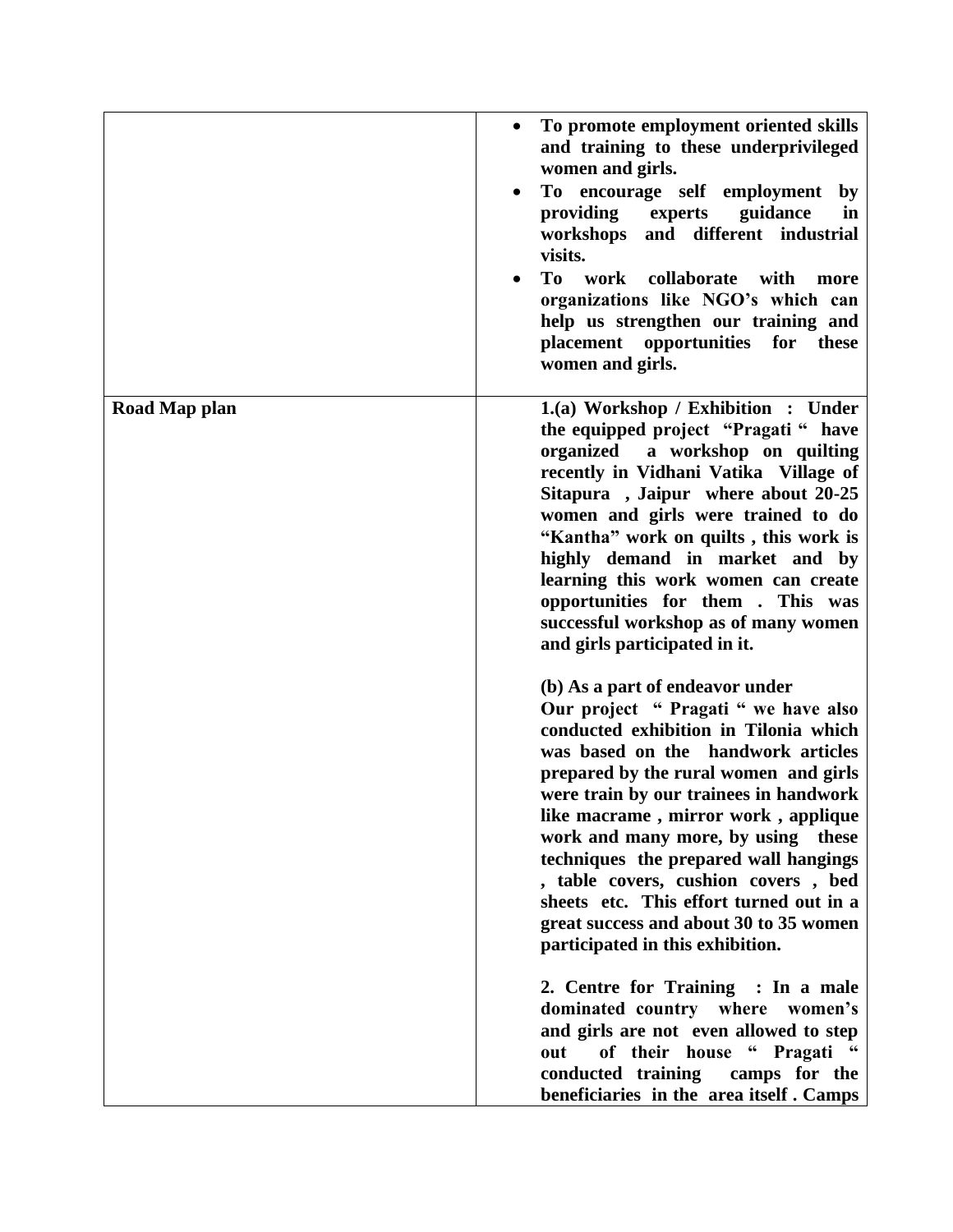|                                       | in this area usually area organized in<br>the Govt. Schools of village as it is<br>easily approachable for all women and<br>girls of the area. A panel of 3 to 4<br>expert guides and these women to be<br>self<br>confident<br>independent.<br>and<br>Organizing of camps in these area<br>which saves time, energy and hassle<br>free.                                                                                                                                                                                                                                                                 |
|---------------------------------------|----------------------------------------------------------------------------------------------------------------------------------------------------------------------------------------------------------------------------------------------------------------------------------------------------------------------------------------------------------------------------------------------------------------------------------------------------------------------------------------------------------------------------------------------------------------------------------------------------------|
|                                       | 3. Identification of new villages: In the<br>process of identifying villages we<br>conduct a survey in which we collect<br>data regarding the ratio of uneducated<br>women and girls in villages near<br>Jaipur. A panel of 4 to 5 trainers<br>conducts<br>this<br>then<br>survey<br>and<br>according to ratio we select villages on<br>priority list.                                                                                                                                                                                                                                                   |
| <b>Outcome of Project</b>             | An evaluation of long term impact of<br>our project "Pragati" which started in<br>2019 is that every women and girl<br>belonging to rural areas near Jaipur<br>gets employment opportunities<br>and<br>can work as " skilled workers "in<br>industries.<br>This project will change attitudes of<br>families<br>rural women<br>and<br>their<br>developing society and raising the<br>living standard of people.<br>In a developed country like India<br>where still women are helpless in<br>earning money in villages this project<br>will approach and make them self<br>confident and self motivator. |
| <b>Activity Organized (20/9/2019)</b> | The project "Pragati "is capable of bringing<br>change and success in society. The point to<br>support women through our skill training<br>program proved to be very successful.                                                                                                                                                                                                                                                                                                                                                                                                                         |
|                                       | 20 rural women completed their training                                                                                                                                                                                                                                                                                                                                                                                                                                                                                                                                                                  |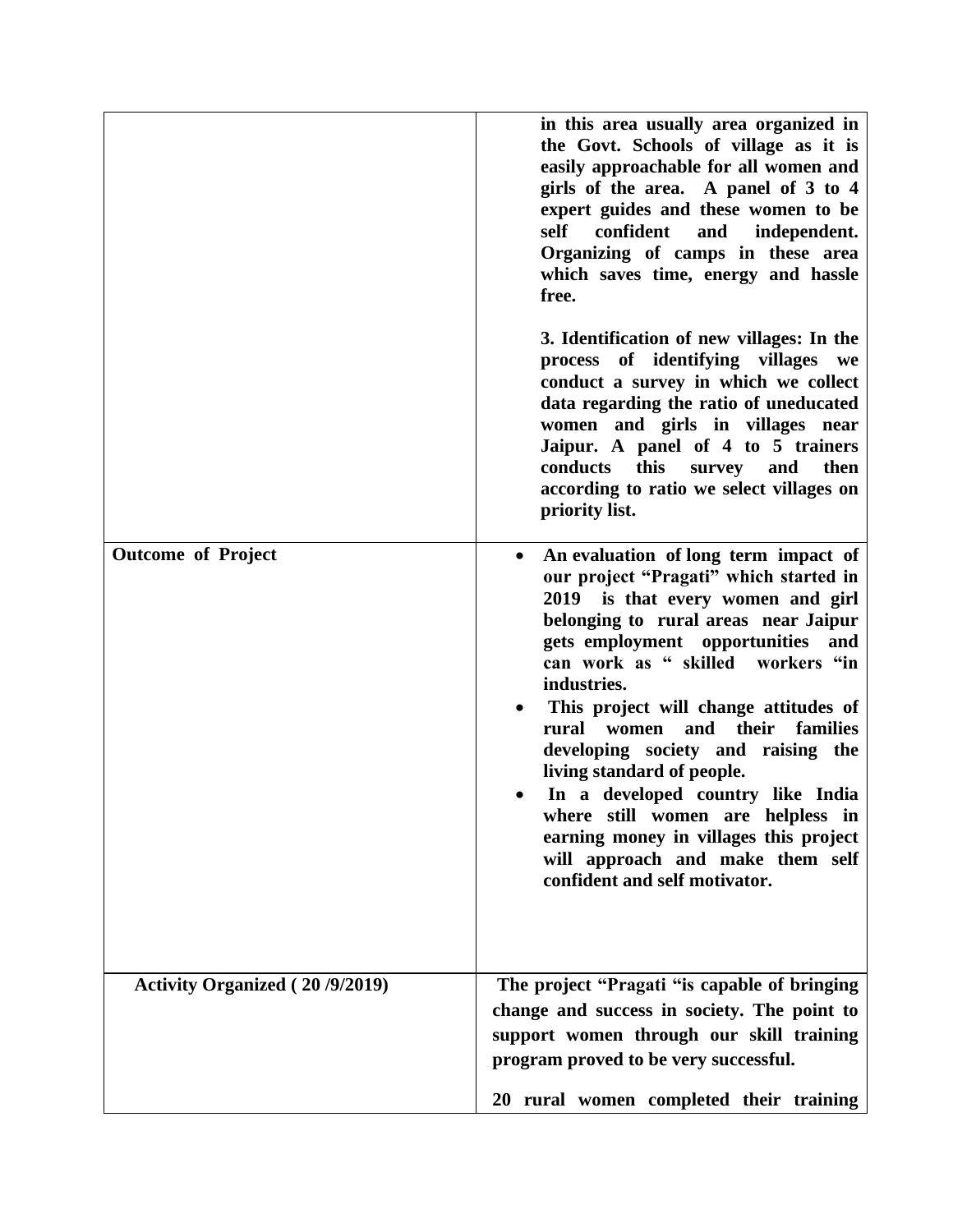**under our workshops and got placed in industries within the six months of time frame. This is a big achievement for the project as we believe "to improve is to change, to be perfect is to change often ".**

#### **Testimonial**



**Future Target**

 **I sapana Choudhary resides in Vidhani Vatika Village of Jaipur , Iam 32 years old and married from last 14 years . I have two daughters; I have never went to school due to my family problems. Through** 

**"Pragati "I discover my hidden potentials which helped me to earn money to support my family. Now I can educate my children for their better future and can proudly say that "Iam independent now".**

**To spread this program in all surrounding villages near Jaipur in collaboration with all other organizations this will help in creating employment opportunities and awareness in society. The project " Pragati " aims to provide women and girls of these rural areas their identification which can prepare them to face challenges of their life .** 

**Currently we are working to launch this project in two more villages"Jagatpura" and "Sanganer"where we will conduct a survey to find out ratio of women and girls and will plan workshops accordingly. We are looking forward to train at least 200-300 rural women from these two villages to be financially self dependent.**